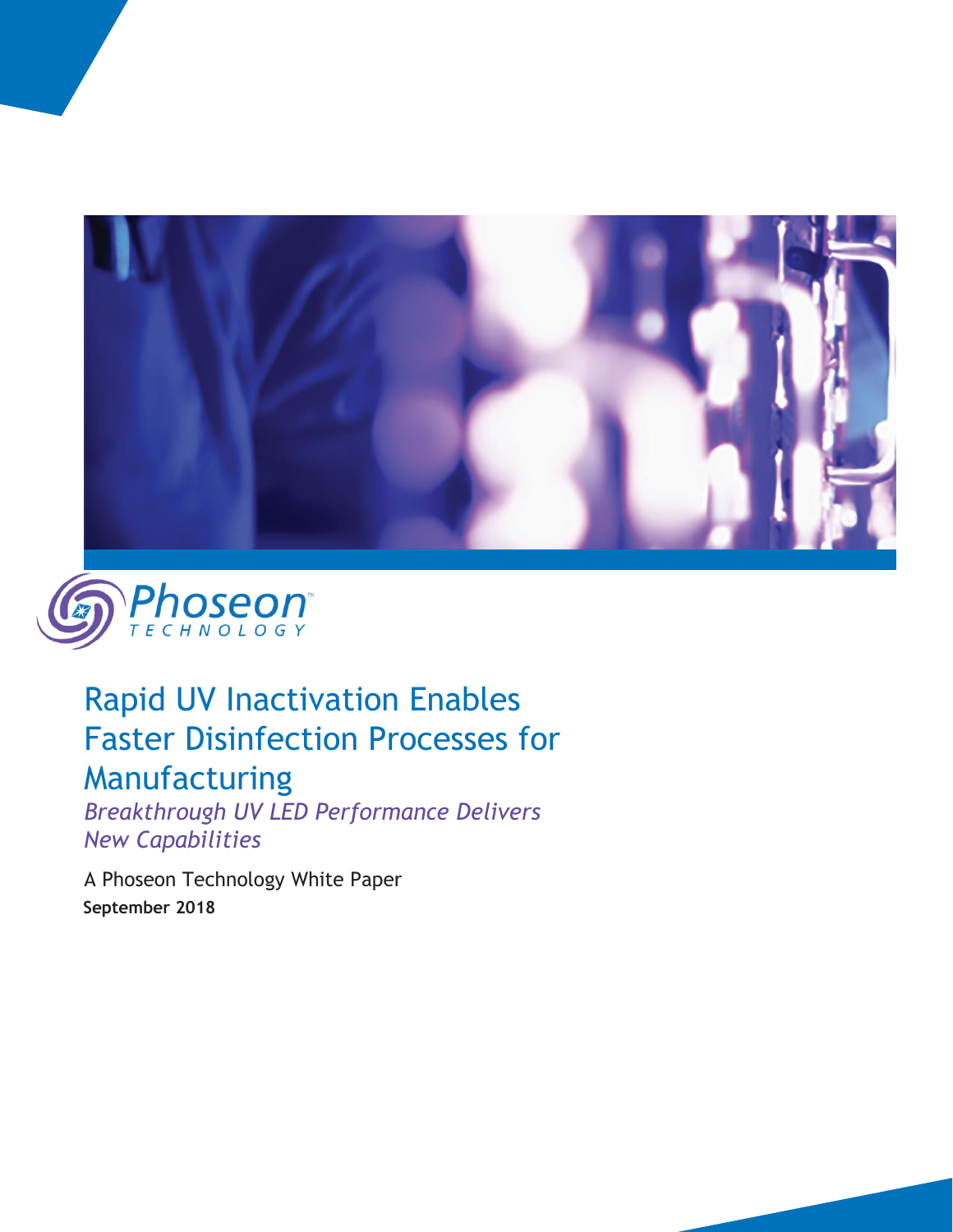

**UV LED Technology for Disinfection** *New technique allows for a highly efficient manufacturing process.*

#### Introduction

*UV LED technology deserves serious consideration by manufacturing entities in the food, medical or other industrial processes.*

UV LED technology offers significant process improvements and new capabilities in many manufacturing processes. The intense UV output has already proven itself in certain industries with reduced maintenance, consistent reliable results, and perhaps most importantly increased manufacturing speeds. UV LED technology improves dramatically year over year, and as a result it is finding its way into broader applications from online chemical stream monitoring to photochemistry to disinfection.

This white paper focuses on disinfection and makes the case for why UV LED technology deserves serious consideration by manufacturing entities such as food, medical or other industrial processes where disinfection and decontamination is required. It describes Phoseon's findings related to LED light engines for the inactivation of microorganisms in a manufacturing setting.



*High-irradiance Ultraviolet Disinfection System*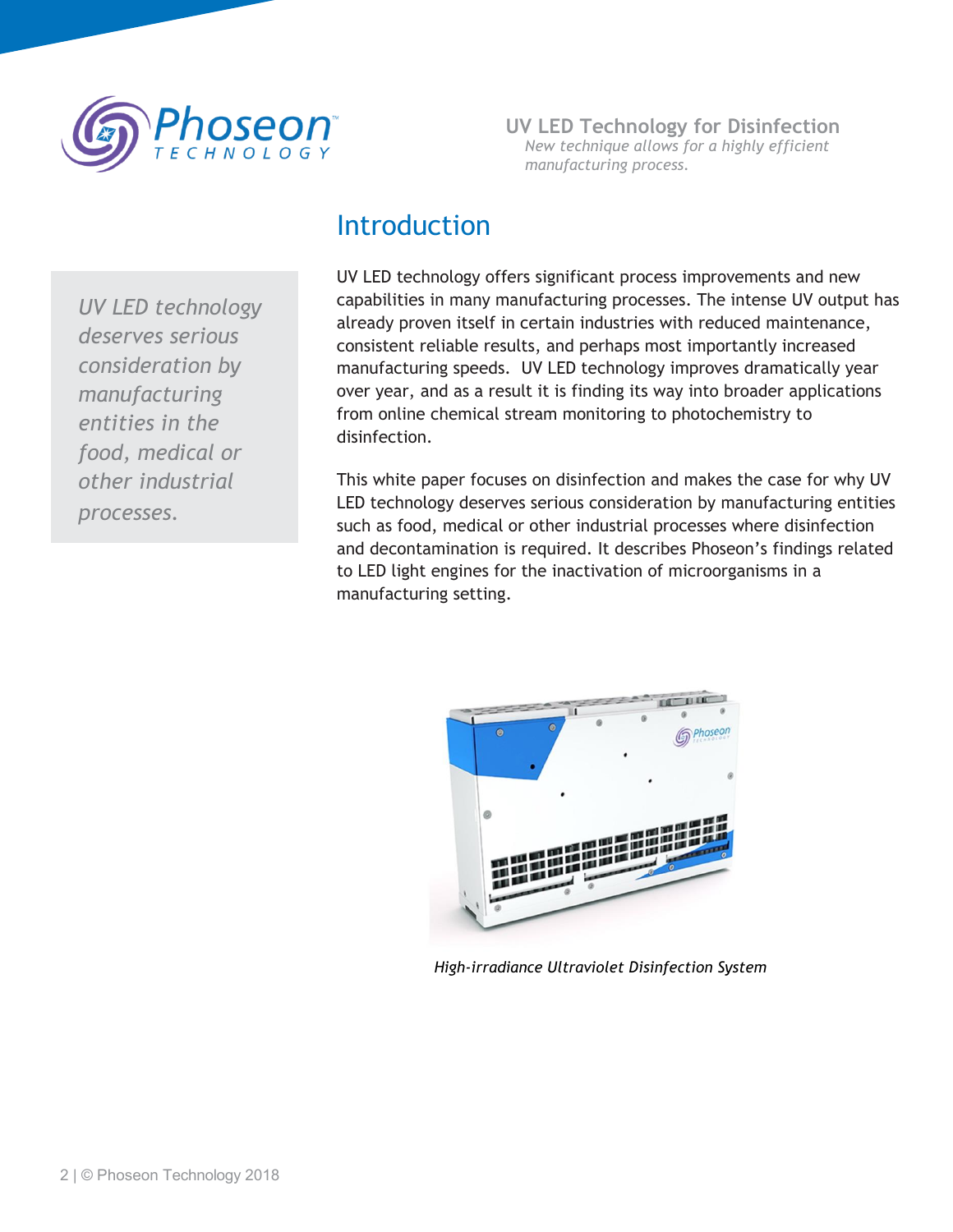

### Breakthrough UV LED Performance Brings New Capability for Disinfection

Not only has the general technology of LEDs improved, but Phoseon Technology has a track record of getting the most out of LED systems. Our patented Semiconductor Light Matrix (SLM)™ technology offers unmatched levels of deep UV irradiance and is key to achieving the performance benefits. High irradiance, combined with appropriate wavelengths as researched and tested by our research team, targets specific bonds within the biomolecules of microorganisms. This allows reduced inactivation times while improving the overall efficacy of disinfection.

Phoseon Technology is the first to develop a UV LED system that surpasses 5 W/cm² at 275nm, significantly higher than the levels reached previously by other LED systems, and surpassing many other technologies in the market including the legacy technology used in industrial disinfection (1). This milestone development enables manufacturers to install UV LED systems where they were prohibited in the past. Phoseon is trailblazing a new path based on our capabilities and technology to allow our customers to build high-performance UV LED disinfection systems to bring the longlasting, lower operating cost and improved disinfection capability benefits to their factory processes.

In addition, our research has proven wavelength selection is essential to getting the most from UV LED disinfection systems. We have discovered utilizing both 275nm and 365nm wavelengths provides a synergistic effect allowing even faster, stable reactions. Both nucleotides and proteins can be modified using this light combination. Therefore, both microorganisms and biological material can be inactivated with the right dose from Phoseon SLM-based systems. This allows for integration into many different industries including medical, food, semiconductor, and others. Our systems are well-suited to disinfect sensitive surfaces due to their low heat emission, high intensity, precise control, and long operating life.

*Phoseon is the first to deliver a UV LED system that surpasses 5 W/cm² at 275nm, surpassing many other technologies in the market.*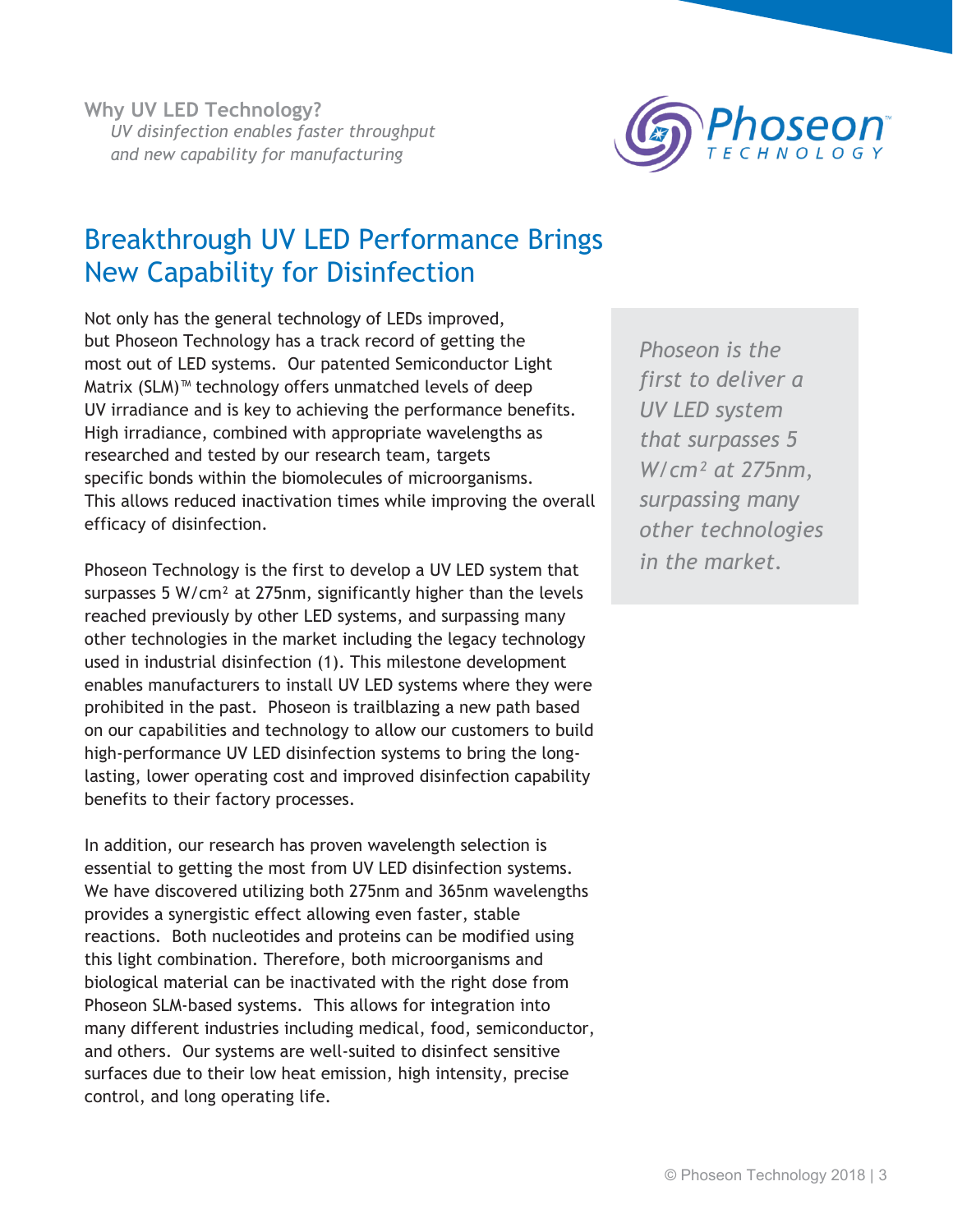

**UV LED Technology for Disinfection** *New technique allows for a highly efficient manufacturing process.*

### Faster Analysis and Operations

Phoseon's patented SLM™ LED technology enables complete inactivation of contaminants in minutes compared to traditional methods.



UV-C light has long been known for its disinfection effectiveness in and is often referred to as germicidal UV. When UV light is incident upon a contaminated surface, particular wavelengths in the light affect different bonds within biological molecules. In 1877, by a chance observation, Downes and Blunt (2), two English scientists, discovered that sunlight could kill bacteria. They observed that sugar water placed near a window turned cloudy in the shade but remained clear while in the sun. With microscopic analysis they found the cloudiness was caused by bacteria. Subsequently in 1892 Marshall Ward discovered it was the UV component of the light that killed the bacteria. Early in the 20th century mercury lamps started to be built and shown to have UV output.

While mercury lamps are used for disinfection purposes today, Phoseon posits that is due more to a matter of convenience than based on science and UV LED technology is the way to move the industry forward.

*UV LED technology enables complete inactivation of contaminants in minutes compared to traditional methods.*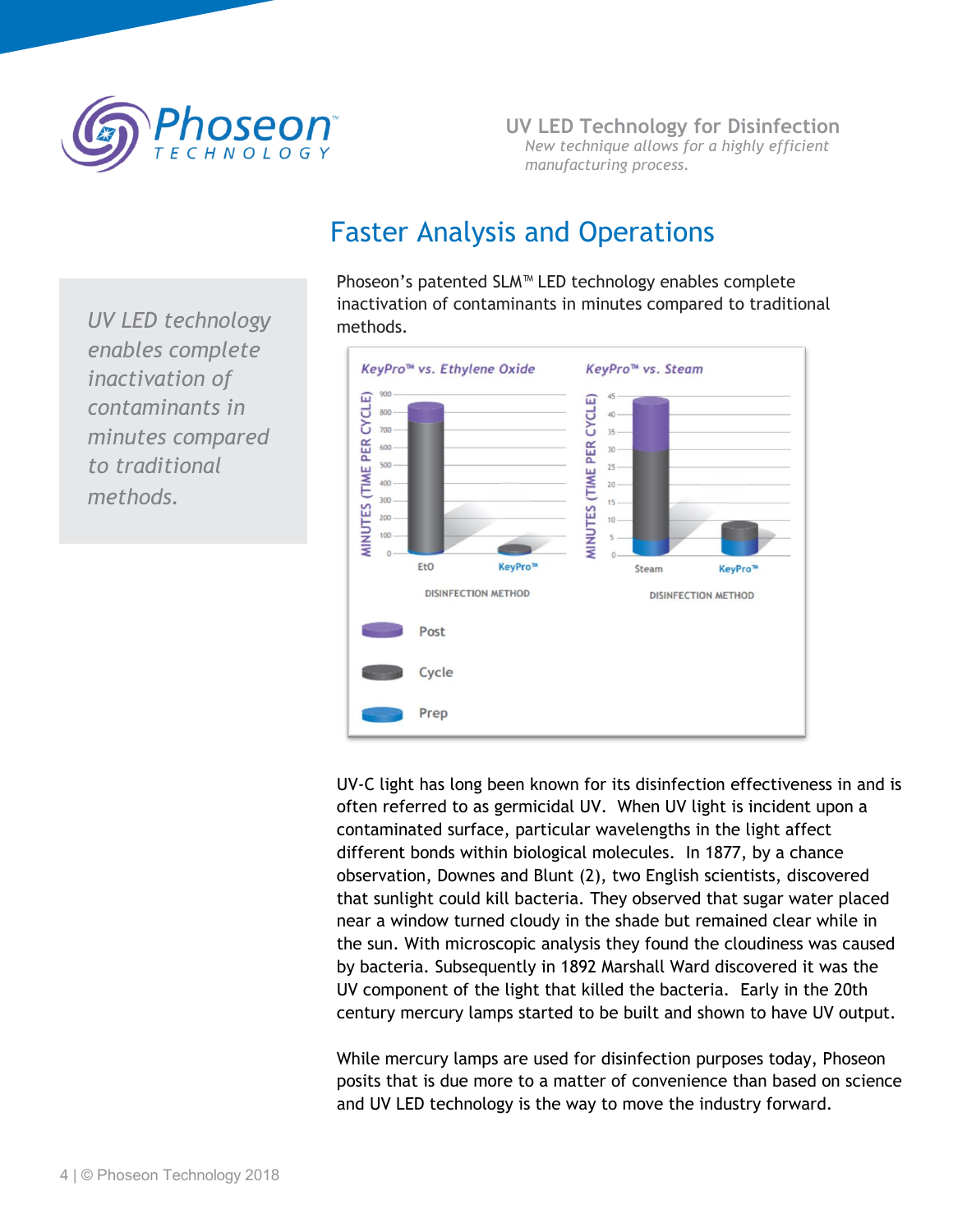**Why UV LED Technology?** *UV disinfection enables faster throughput and new capability for manufacturing*



DNA's light absorbance peaks at about 270nm. While DNA does absorb light at 254nm, the chief wavelength for the mercury lamp, it is certainly not the best wavelength when concerned about absorbance and subsequent inactivation. In addition, you can see a stark difference in absorbance when comparing a denatured molecule versus a native, helical, molecule. This is where our 2 wavelength system shines…pun intended. Furthermore, we have found that some of the other wavelengths found in the mercury spectrum actually activate repair mechanisms in microorganisms thereby making disinfection more difficult. By selecting two key wavelengths the disinfection/inactivation process is optimized and made faster. This translates into factory benefits of increased line speeds, lower power consumption, and higher yields. Additionally, not only do you gain the inherent increase in efficiency of the LED compared to mercury lamps, but it also reduces the need to remove excess heat or unnecessary by-products with the useless wavelengths that an mercury lamp emits.

*By selecting two key wavelengths, the inactivation process is made faster translating into increased line speeds.*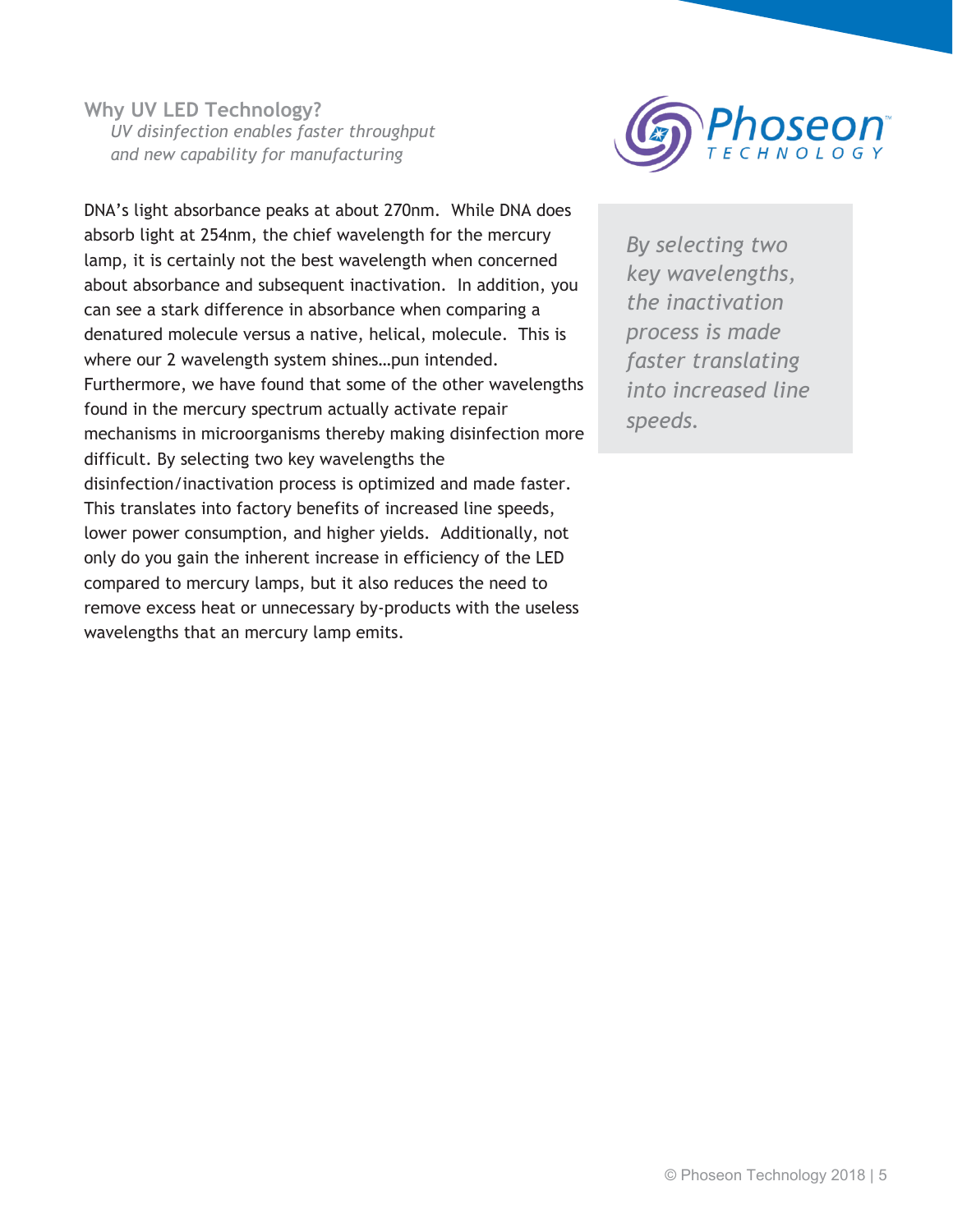

#### Consistent and Reliable Operations

Phoseon's SLM technology delivers industrial-strength targeted wavelength LED-based systems. These system-level products incorporate advanced optics, thermal management, precise electronic control and LED-based arrays to provide a multiple Life Science benefits:

- **1) Stability.** Due to Phoseon's patented and proprietary design, the output of each array is calibrated and controlled to provide consistent and stable output. This happens in three phases: first the input current is carefully monitored and adjusted over time so as the diodes maintain a consistent output. Second, upon initial startup controlling the current to each array ensures the no overshoot of the nominal operating output. Last, the units are consistent over a wide ambient operating temperature range so the same energy is produced in various environmental conditions.
- **2) Low-temperature**. Phoseon's technology uses custom thermal and optical capabilities to minimize temperature transfer from the array to the working surface. Unlike traditional bulb sources that generate heat in excess of 250°C, solutions typically run below 60°C with the majority of heat being handled by the thermal management system and not at the work surface.
- **3) Instant-On/Off.** Being able to quickly turn the array on and off leads to more productive operations. LED arrays are similar to a light switch and can be turned on/off at will. In fact, turning the LED on only when needed is a the recommended practice and extends the LED lifetime. Gone are the days of having to 'warm-up' a system for 45 minutes before it is stable enough to use then leave it in 'standby' mode that wastes energy between uses.
- **4) There's no mercury**. Most legacy systems require double containment to reduce the risk of glass and mercury contamination. Cleaning procedures for failed lamps can stop production lines for hours. Our UV LED systems do not require complicated double containment and contain no mercury.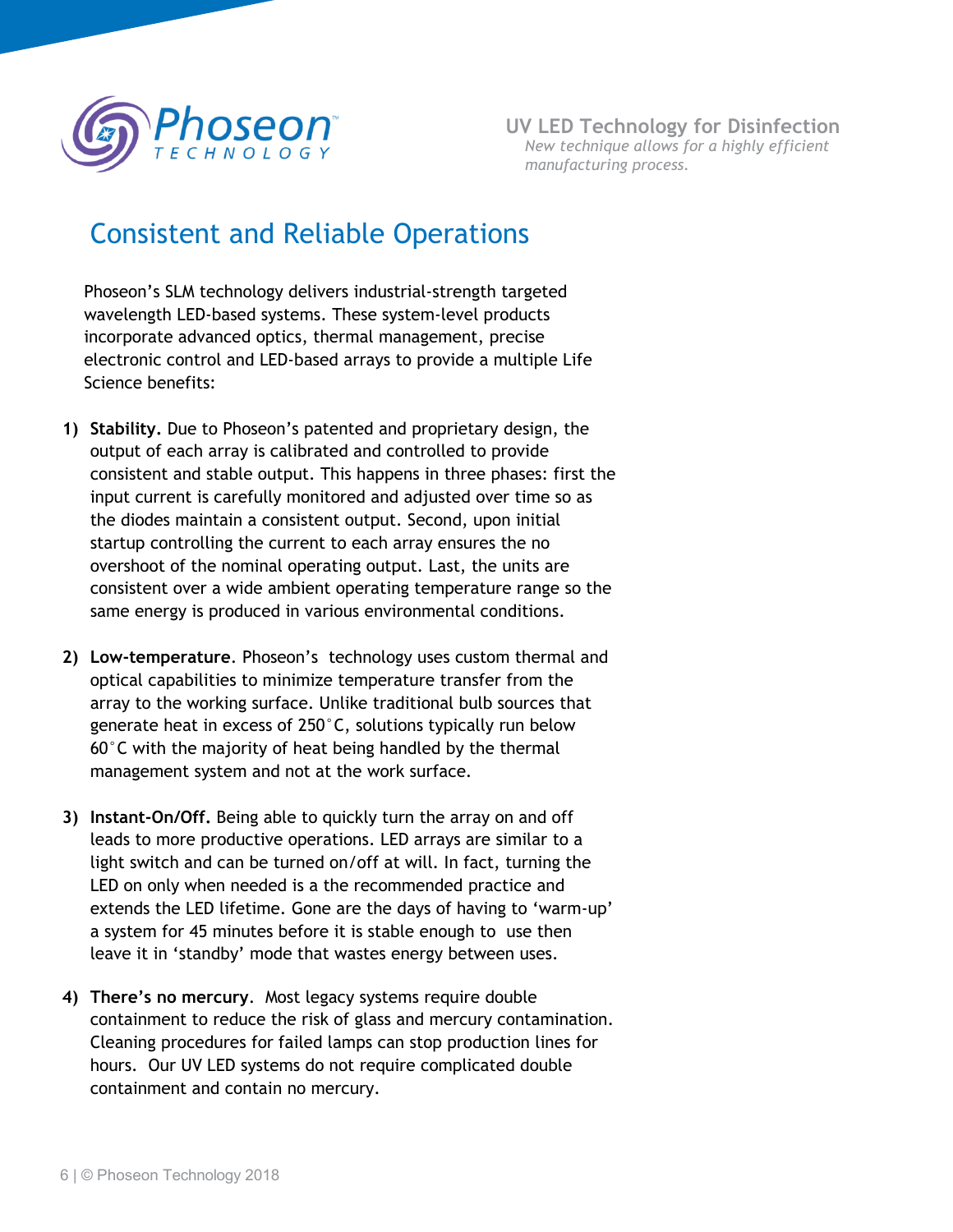**Why UV LED Technology?** *UV disinfection enables faster throughput and new capability for manufacturing*



### **Conclusion**

Manufacturing processes have a new tool to improve throughput, yield, and quality. Phoseon's SLM-based LED systems provide a customers with increased capabilities for disinfection and decontamination applications. By leading with science, Phoseon optimizes the disinfection process and brings this new capability to market.

Phoseon started supplying UV LEDs for industrial applications in 2002. With over 270 patents and trademarks and more than 90,000 units shipped, Phoseon has earned a worldwide reputation for innovation, quality and reliability for industrial curing.

Phoseon has seen dramatic improvement over the years in markets where LEDs have replaced mercury lamps. In one example, our customer Constantia Flexibles had this to say: "What really excited us was speed improvement – with LED UV curing, we were able to increase our speeds by 50% of our baseline, and that was just the initial result. Operating temperatures were lower than with mercury curing equivalents. And, there were no cure issues and no discernable performance differences with ink coverage and mileage." This plant ultimately experienced over 50% run speed improvements with the installation of LED systems, and furthermore it used 25% of the power that a conventional mercury system used. The combination of power savings and increased run speed sealed the deal for Constantia Flexibles (4).

With expertise in UV LED light engines across a wide range of applications and wavelengths, Phoseon Technology is the premier partner to solve new challenges in life sciences instruments, healthcare and advanced imaging. Phoseon works with customers to develop complete solutions for life sciences.

*The plant experienced over 50% run speed improvements with the installation of LED systems, and furthermore it used 25% of the power that a conventional mercury system used.*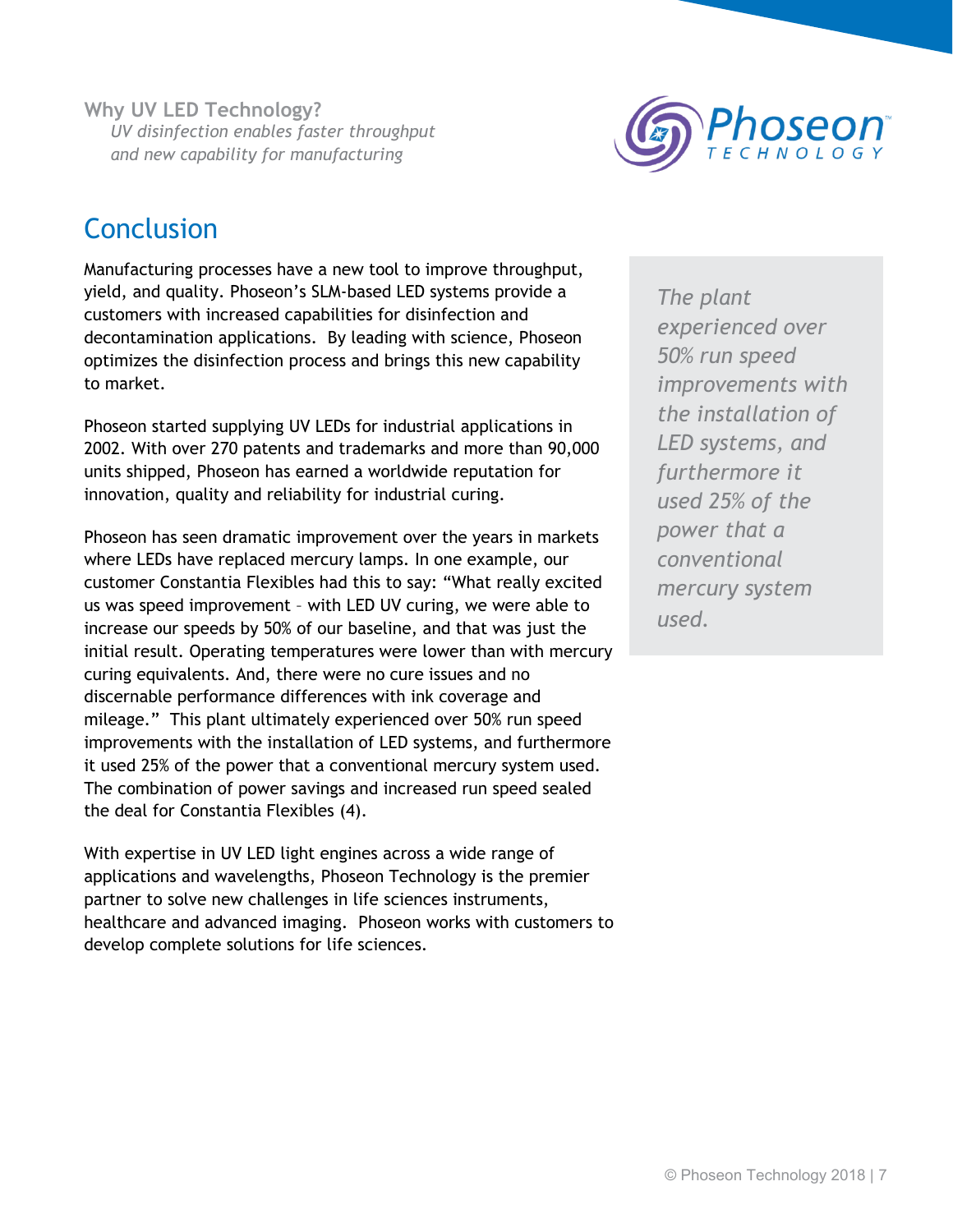

**UV LED Technology for Disinfection** *New technique allows for a highly efficient manufacturing process.*

#### Author

**Mark Oesterle,** Business Development Manager, Phoseon Technology

**For more information about Phoseon Technology products and services, please contact:**

Mark Oesterle, [mark.oesterle@phoseon.com](mailto:mark.oesterle@phoseon.com)

#### References

- 1. [https://www.phoseon.com/news/press-releases/breakthrough-uv-c-led-performance-enables-new](https://www.phoseon.com/news/press-releases/breakthrough-uv-c-led-performance-enables-new-life-science-applications-english)[life-science-applications-english](https://www.phoseon.com/news/press-releases/breakthrough-uv-c-led-performance-enables-new-life-science-applications-english)
- 2. [http://www.spectralinnovations.com/reference/ultraviolet\\_light.htm](http://www.spectralinnovations.com/reference/ultraviolet_light.htm)
- 3. https://www.ncbi.nlm.nih.gov/pmc/articles/PMC126789/
- 4. [https://www.inkworldmagazine.com/contents/view\\_breaking-news/2015-04-09/flint-group-phoseon](https://www.inkworldmagazine.com/contents/view_breaking-news/2015-04-09/flint-group-phoseon-technology-work-with-constantia-flexibles-to-adopt-led-uv)[technology-work-with-constantia-flexibles-to-adopt-led-uv](https://www.inkworldmagazine.com/contents/view_breaking-news/2015-04-09/flint-group-phoseon-technology-work-with-constantia-flexibles-to-adopt-led-uv)